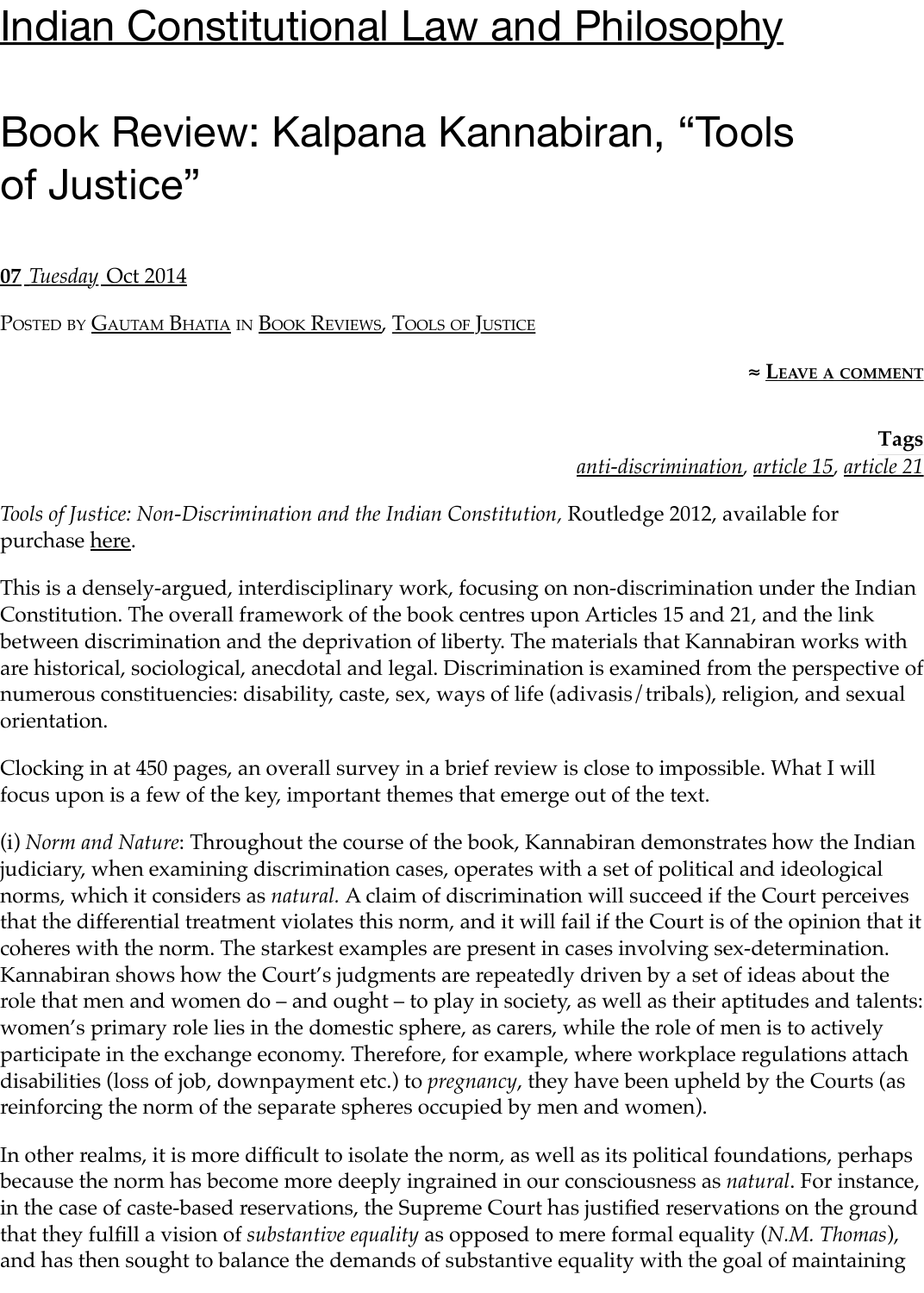efficiency in the civil services (Article 335 of the Constitution). The unarticulated major premise underlying this set of cases is that "efficiency", as a normatively desirable goal, has certain requirements, which are best fulfilled through "*merit-based*" selection procedures. Kannabiran skilfully interrogates the assumptions that ground this idea of merit; in this way, what comes out is the fact that understanding reservations as a *departure* from the basic requirement of efficiencythrough-merit, which must *then* be justified by the principle of substantive equality (and thereby putting limits on the quantum of reservations), is simply one, consciously-chosen framework that automatically defines and restricts the manner of arguments that can be made. This comes out with particular clarity in the *Balaji* decision, where Kannabiran points out that despite studies showing that reservations had no discernible impact on efficiency, the Court was so firmly in the grip of this belief, that it simply dismissed the findings, and created a legal fiction to the effect that reservations were simply *bound to* have an effect on efficiency, whatever the studies actually said.

Similarly, in disability law in the workplace, the norm is that of the "able-bodied worker"; the Courts never challenge that assumption that links the actual needs of the workplace (and associated concepts of efficiency, profit-making etc.) and the requirement of being able-bodied, and therefore miss the fact that (quoting Minae Inahara) "*[the] binary categorical system which defines disability in opposition to an able-bodied norm and suggest[s] that the disabled body is a multiplicity of excess which undermines this able-bodied norm… the complexity of disabled ability does not fit into ablebodied notions of ability."* 

—

(ii) The Transformative Constitution: A crucial point that Kannabiran makes at the beginning of her work, and returns to repeatedly, is that the interpretation of constitutional provisions cannot be untethered from its historical context, and the goals and values that the framers were seeking to achieve. Previously on this blog, we have discussed extensively the interpretive issues that arise in the case of a "transformative Constitution" – i.e., a Constitution that is written with the express goal of transforming the political institutions or values of a society. Kannabiran points out that the purpose of the Constitution was to create "*an order that displaces the unfreedoms internal to the society as well as the unfreedom of colonization… the constituent assembly, in recognition of the fact that the constitution was being introduced in an unequal and discriminatory society, debated and drafted the constitution with the explicit purpose of dislodging the status quo."*

This has important interpretive implications for the interpretation of colonial-era statutes, as well as questions of clashes between fundamental rights and a claimed public morality (where the argument is to restrict or narrow the scope of fundamental rights so that they cohere with public morality – an argument made in *Naz Foundation*). For instance, it is questionable whether colonialera statutes, based upon an entirely different set of values, should enjoy the presumption of constitutionality; and, as Kannabiran points out, it becomes rather problematic when the Court, in some of its judgments, invokes the authority of Manu as a "lawgiver", given that, arguably, one of the goals of the Constitution was to reverse the hierarchical and stratified nature of society, which, in theological imagination, is believed to owe its existence to the edicts of Manu.

This issue, however, requires far more historical excavation than is provided in the book. It is trite wisdom that no period, however revolutionary, marks a complete break with the past. Every Constitution has transformative as well as conservative elements. For instance, in the recent Tax Tribunals judgment, the Court was probably right when it held that the "Westminster model of governance", in the specific context of judicial independence and the separation of powers, was a